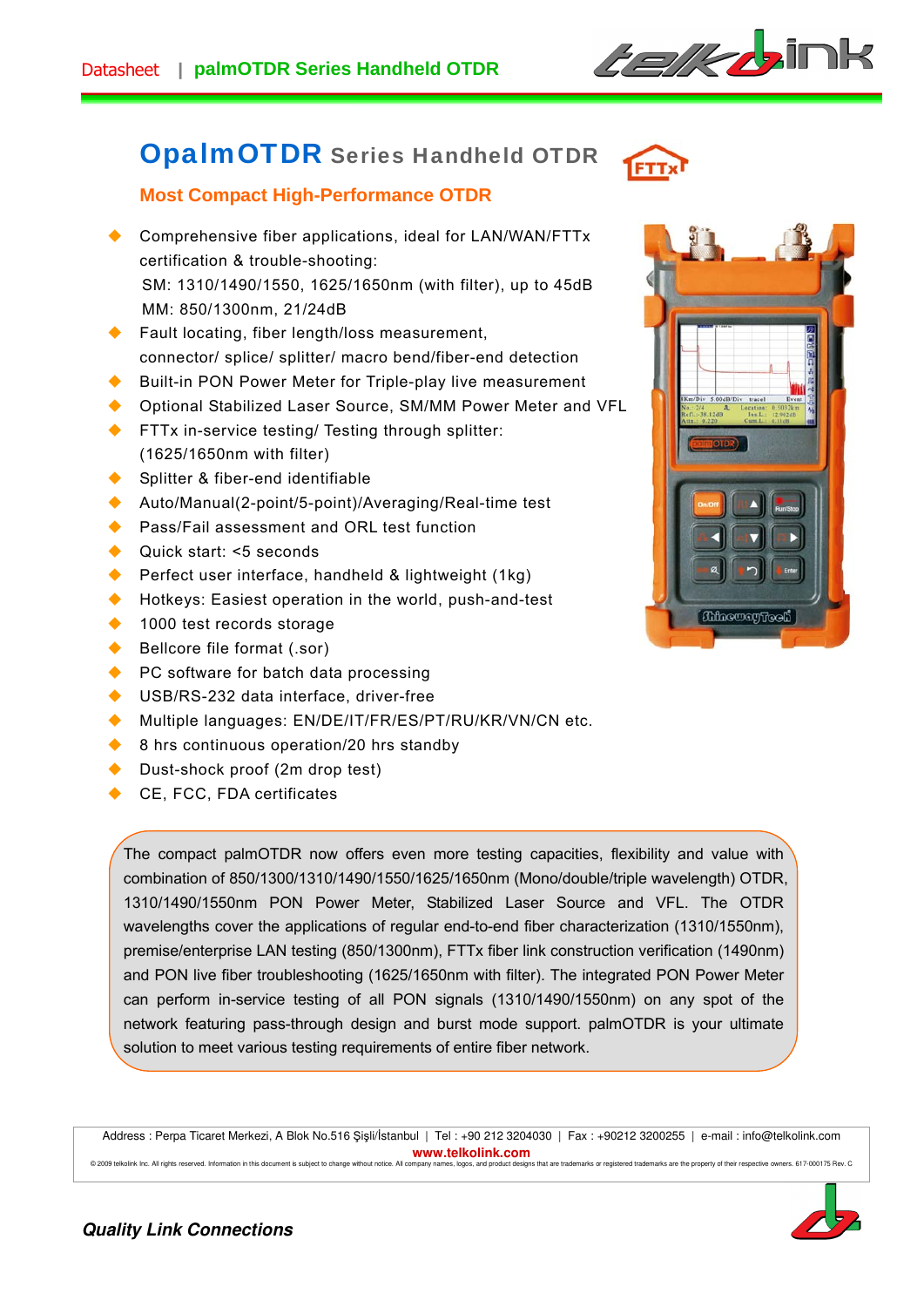

• In-service testing (1625nm with filter)



Testing through splitter, splitter and fiber end identifiable



## **Live Optical Signal Check**

When OTDR tests with 1310/1490/1550nm wavelength, the live signals transmitting in the tested fiber may not only affect OTDR measurements but also damage the equipments connected to the network (SDH/WDM/PON) and OTDR receiver. palmOTDR series avoids the problem by starting in-service communication check before testing with message warning and auto termination functions to effectively protect test instruments and communications equipments.



#### **Built-in PON Power Meter**

The integration of PON Power Meter into such a small unit of palmOTDR makes FTTx certification and troubleshooting an exciting experience and efficient work. The PON Power Meter module can perform in-



Address : Perpa Ticaret Merkezi, A Blok No.516 Şişli/İstanbul | Tel : +90 212 3204030 | Fax : +90212 3200255 | e-mail : info@telkolink.com **www.telkolink.com**<br> **propany pames** logos, and product designs that are tr



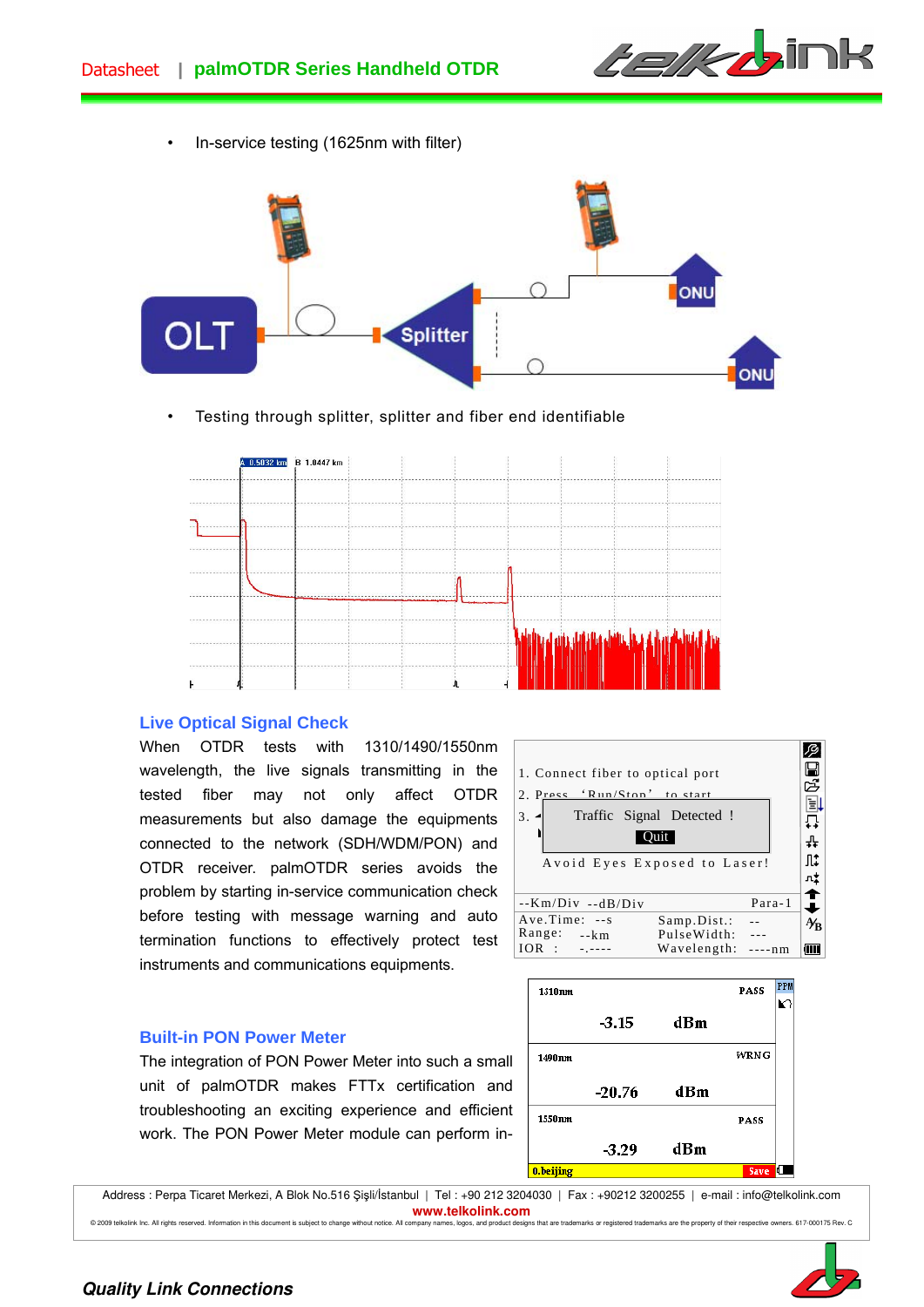

service testing of all PON signals (1310/1490/1550nm) on any spot of the network featuring pass-through design, burst mode and Pass/Warning/Fail assessment function, which can greatly help you evaluate PON signals transmission quality.



## **Optional Stabilized Laser Source**

Stabilized Laser Source shares palmOTDR optical port and work on the same working wavelength of palmOTDR.

## **Optional Optical Power Meter**

- No warm-up
- Absolute power value and power loss measurement
- High accuracy, zero shift
- Power monitoring, high-low limit setting
- Reference setting

## **OTDR TraceManager Software**

TraceManager software can display, analyze and edit trace files, generate and print comprehensive test and analysis reports in various forms.

- Trace viewing, events analysis
- Multi traces comparison
- Batch editing and flexible printing
- Bidirectional testing (Optional)
- CSV/ASCII report formats



Address : Perpa Ticaret Merkezi, A Blok No.516 Şişli/İstanbul | Tel : +90 212 3204030 | Fax : +90212 3200255 | e-mail : info@telkolink.com **www.telkolink.com**<br> **ompany names**, logos, and product designs that are to

© 2009 telkolink Inc. All rights reserved. Information in this document is subject to change without notice. All company names, logos, and product designs that are trademarks or registered trademarks are the property of th



## **Quality Link Connections**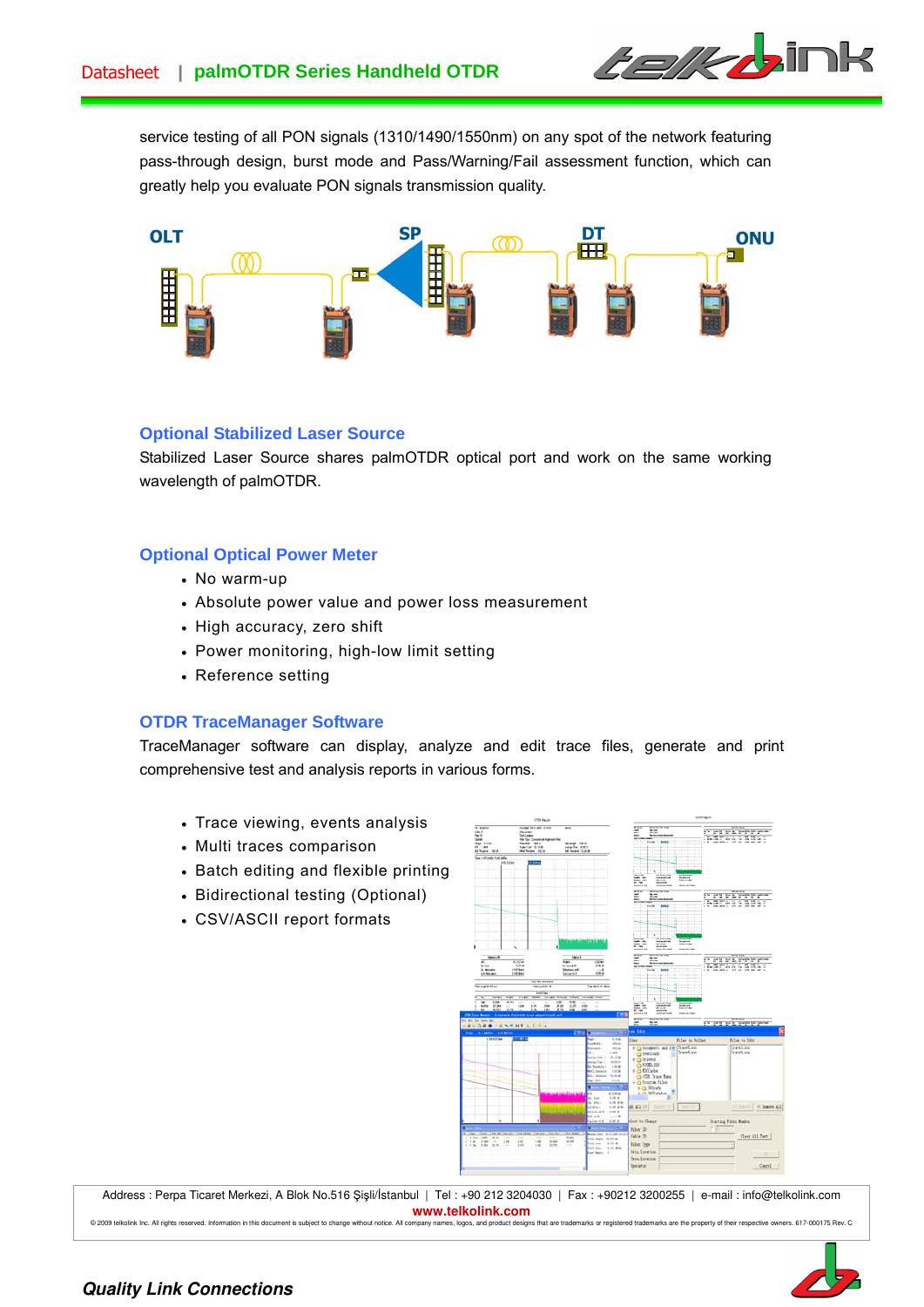

# **General Specifications**

| Model $(1)$                          | Wavelength<br>$(\pm 20nm)$                                                                                                                                     | <b>Dynamic</b><br>Range $^{(2)}$ | <b>Event</b><br>DeadZone $(m)^{(3)}$ | <b>Attenuation</b><br>DeadZone(m)(3) |  |
|--------------------------------------|----------------------------------------------------------------------------------------------------------------------------------------------------------------|----------------------------------|--------------------------------------|--------------------------------------|--|
| palmOTDR-M20AE                       | 850/1300                                                                                                                                                       | 21/24dB                          | 1.8                                  | 8                                    |  |
| palmOTDR-S20AE                       | 1310/1550                                                                                                                                                      | 28/26dB                          | 1.8                                  | 8/10                                 |  |
| palmOTDR-S20BE                       | 1310/1550                                                                                                                                                      | 34/32dB                          | 1.8                                  | 8/10                                 |  |
| palmOTDR-S20C/N                      | 1310/1550                                                                                                                                                      | 38/37dB                          | 2.5                                  | 14                                   |  |
| palmOTDR-S20D/N                      | 1310/1550                                                                                                                                                      | 45/43dB                          | 2.5                                  | 14                                   |  |
| palmOTDR-S20C/P                      | 1310/1490/1550                                                                                                                                                 | 38/37/37dB                       | 2.5                                  | 14                                   |  |
| palmOTDR-S20C/X                      | 1310/1550/1625                                                                                                                                                 | 38/37/37dB                       | 1.5                                  | 10                                   |  |
| palmOTDR-S20C/E                      | 1310/1550/1650                                                                                                                                                 | 38/37/37dB                       | 1.5                                  | 10                                   |  |
| palmOTDR-P11C<br>(w. PPM module)     | 1625                                                                                                                                                           | 37dB                             | 1.5                                  | 10                                   |  |
| palmOTDR-P13C<br>(w. PPM module)     | 1650                                                                                                                                                           | 37dB                             | 1.5                                  | 10                                   |  |
| palmOTDR-P31C<br>(w. PPM module)     | 1310/1550/1625                                                                                                                                                 | 38/37/37dB                       | 1.5                                  | 10                                   |  |
| palmOTDR-P33C<br>(w. PPM module)     | 1310/1550/1650                                                                                                                                                 | 38/37/37dB                       | 1.5                                  | 10                                   |  |
| Selectable Range (Km) <sup>(4)</sup> | 0.1,0.3,0.5,1.3,2.5,5,10@850nm; 0.1,0.3,0.5,1.3,2.5,5,10,20,40,80@1300nm;<br>0.3, 1.3, 2.5, 5, 10, 20, 40, 80, 120, 160, 240@ others                           |                                  |                                      |                                      |  |
| Pulse Width <sup>(5)</sup>           | 12ns, 30ns, 100ns, 275ns, 1µs@850nm; 12ns, 30ns, 100ns, 275ns, 1µs, 2.5µs@1300nm;<br>5ns, 10ns, 12ns, 30ns, 100ns, 275ns, 300ns, 1µs, 2.5µs, 10µs, 20µs@others |                                  |                                      |                                      |  |
| Averaging Time                       | Quick, 15s, 30s, 1min, 2min, 3min                                                                                                                              |                                  |                                      |                                      |  |
| <b>Distance Measure Accuracy</b>     | $\pm$ (1m + 5×10 <sup>-5</sup> ×distance + sampling space)                                                                                                     |                                  |                                      |                                      |  |
| <b>Attenuation Detect Accuracy</b>   | ±0.05 dB/ dB                                                                                                                                                   |                                  |                                      |                                      |  |
| <b>Reflection Detect Accuracy</b>    | ±4 dB                                                                                                                                                          |                                  |                                      |                                      |  |
| Data Storage                         | 1000 records                                                                                                                                                   |                                  |                                      |                                      |  |
| Connectivity                         | <b>USB/RS-232</b>                                                                                                                                              |                                  |                                      |                                      |  |
| Connector                            | FC (Interchangeable SC, ST)                                                                                                                                    |                                  |                                      |                                      |  |
| Power Supply                         | NiMH Battery / AC Adapter                                                                                                                                      |                                  |                                      |                                      |  |
| <b>Battery Life</b>                  | 8 hrs continuous operation, 20 hrs standby (on one charge); recharging time < 4 hrs                                                                            |                                  |                                      |                                      |  |
| <b>Operating Temperature</b>         | $0^{\circ}$ C ~ 50 $^{\circ}$ C                                                                                                                                |                                  |                                      |                                      |  |
| Storage Temperature                  | $-20^{\circ}$ C ~ 70 $^{\circ}$ C                                                                                                                              |                                  |                                      |                                      |  |
| <b>Relative Humidity</b>             | 0~95% (non-condensing)                                                                                                                                         |                                  |                                      |                                      |  |
| Weight                               | 1kg (2.2 lbs)                                                                                                                                                  |                                  |                                      |                                      |  |
| Dimensions (H×W×T)                   | 220×110×70mm (8.7×4.3×2.7 inch)                                                                                                                                |                                  |                                      |                                      |  |

# **Functional Module Specifications**

| Visible Fault Locator Module <sup>(6)</sup> |                                                |  |  |  |
|---------------------------------------------|------------------------------------------------|--|--|--|
| Wavelength (±20nm)                          | 650nm                                          |  |  |  |
| Output Power (dBm)                          | ≥-3                                            |  |  |  |
| Max Measurement Range                       | 5 Km                                           |  |  |  |
| Stabilized Laser Source Module $^{(7)}$     |                                                |  |  |  |
| Wavelength (±20nm)                          | Same as OTDR working wavelength <sup>(8)</sup> |  |  |  |
| Output Power (dBm)                          | ≥-7                                            |  |  |  |

Address : Perpa Ticaret Merkezi, A Blok No.516 Şişli/İstanbul | Tel : +90 212 3204030 | Fax : +90212 3200255 | e-mail : info@telkolink.com **www.telkolink.com**<br>© 2009 telkolink Inc. All rights reserved. Information in this document is subject to change without notice. All company names, logos, and product designs

os, and product designs that are trademarks or registered trademarks are the property of their respective owners. 617-000175 Rev. C